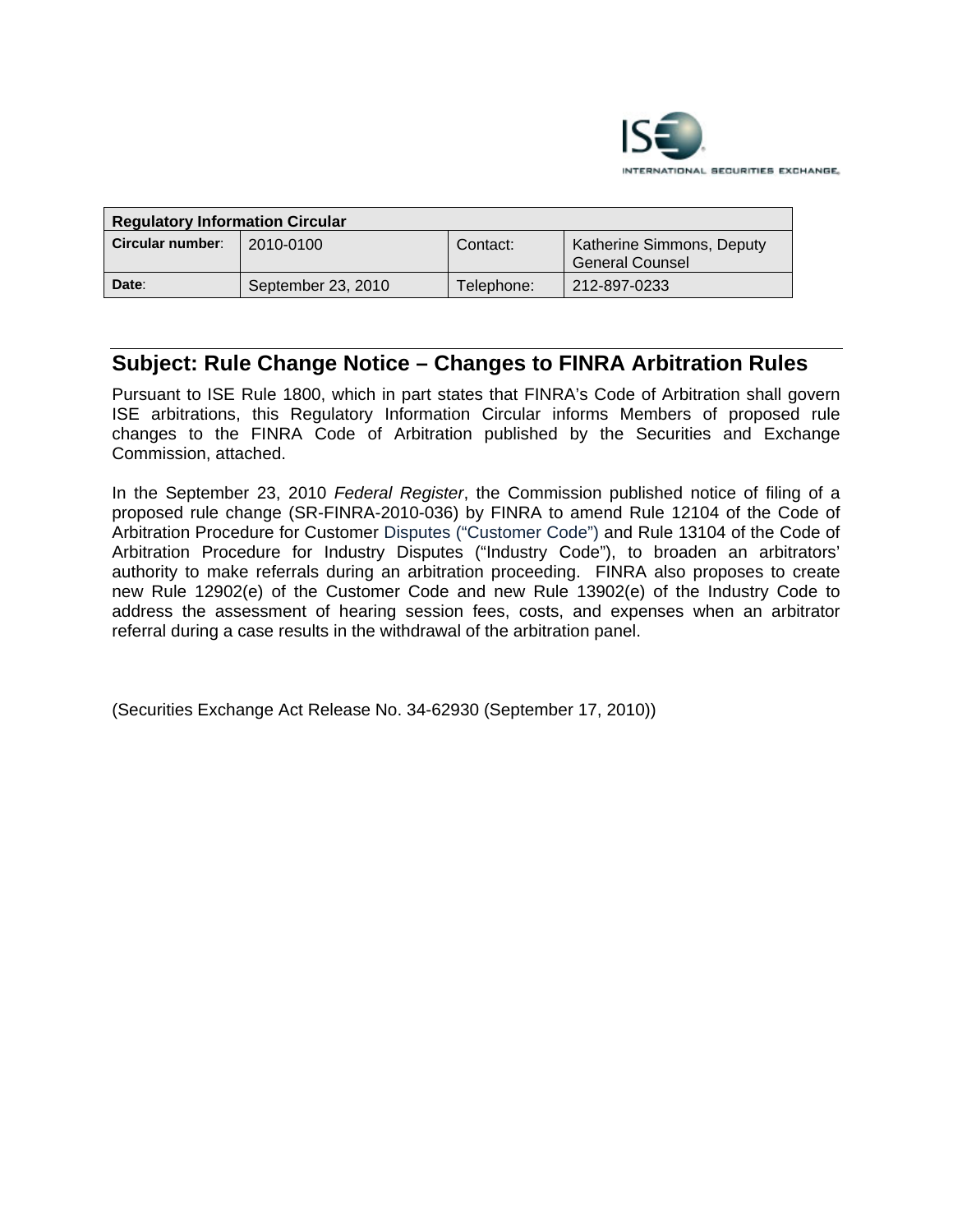# *B. Self-Regulatory Organization's Statement on Burden on Competition*

CBOE does not believe that the proposed rule change will impose any burden on competition that is not necessary or appropriate in furtherance of purposes of the Act.

# *C. Self-Regulatory Organization's Statement on Comments on the Proposed Rule Change Received From Members, Participants or Others.*

No written comments were solicited or received with respect to the proposed rule change.

#### **III. Date of Effectiveness of the Proposed Rule Change and Timing for Commission Action**

Because the foregoing rule does not (i) significantly affect the protection of investors or the public interest; (ii) impose any significant burden on competition; and (iii) become operative for 30 days from the date on which it was filed, or such shorter time as the Commission may designate if consistent with the protection of investors and the public interest, provided that the selfregulatory organization has given the Commission written notice of its intent to file the proposed rule change at least five business days prior to the date of filing of the proposed rule change or such shorter time as designated by the Commission,8 the proposed rule change has become effective pursuant to Section 19(b)(3)(A) of the Act<sup>9</sup> and Rule 19b–4 $(f)(6)$  thereunder.<sup>10</sup>

Under Rule 19b-4 $(f)(6)$  of the Act,<sup>11</sup> a proposal does not become operative for 30 days after the date of its filing, or such shorter time as the Commission may designate if consistent with the protection of investors and the public interest. The Exchange requests that the Commission waive the 30-day operative delay of this filing. The Exchange believes that the proposed rule change does not present any novel or unique issues because the elimination of RG01– 61 merely brings the Exchange's rules regarding transactions between related entities in line with the requirements in place at other national securities exchanges and the Commission. The Exchange also believes that acceleration of the operative date will allow market participants to realize the benefits of the rule change sooner. The benefits include providing a policy that is consistent with other exchanges' and Commission requirements, which will reduce unnecessary complexity and confusion.

The Commission believes that waiving the 30-day operative delay is consistent with the protection of investors and the public interest. Based on the above, the Commission designates the proposal as operative upon filing.12

At any time within 60 days of the filing of the proposed rule change, the Commission summarily may temporarily suspend such rule change if it appears to the Commission that such action is necessary or appropriate in the public interest, for the protection of investors, or otherwise in furtherance of the purposes of the Act.

# **IV. Solicitation of Comments**

Interested persons are invited to submit written data, views, and arguments concerning the foregoing, including whether the proposed rule change is consistent with the Act. Comments may be submitted by any of the following methods:

#### *Electronic Comments*

• Use the Commission's Internet comment form (*[http://www.sec.gov/](http://www.sec.gov/rules/sro.shtml)  [rules/sro.shtml](http://www.sec.gov/rules/sro.shtml)*); or

• Send an e-mail to *[rule](mailto:rule-comments@sec.gov)[comments@sec.gov.](mailto:rule-comments@sec.gov)* Please include File Number SR–CBOE–2010–082 on the subject line.

## *Paper Comments*

• Send paper comments in triplicate to Elizabeth M. Murphy, Secretary, Securities and Exchange Commission, 100 F Street, NE., Washington, DC 20549.

All submissions should refer to File Number SR–CBOE–2010–082. This file number should be included on the subject line if e-mail is used. To help the Commission process and review your comments more efficiently, please use only one method. The Commission will post all comments on the Commission's Internet Web site (*[http://www.sec.gov/](http://www.sec.gov/rules/sro.shtml)  [rules/sro.shtml](http://www.sec.gov/rules/sro.shtml)*). Copies of the submission, all subsequent amendments, all written statements with respect to the proposed rule change that are filed with the Commission, and all written communications relating to the proposed rule change between the Commission and any person, other than those that may be withheld from the public in accordance with the provisions of 5 U.S.C. 552, will be available for website viewing and printing in the Commission's Public Reference Room, 100 F Street, NE.,

Washington, DC 20549 on official business days between the hours of 10 a.m. and 3 p.m. Copies of such filing also will be available for inspection and copying at the principal office of CBOE. All comments received will be posted without change; the Commission does not edit personal identifying information from submissions. You should submit only information that you wish to make available publicly. All submissions should refer to File Number SR–CBOE–2010–082 and should be submitted on or before October 14, 2010.

For the Commission, by the Division of Trading and Markets, pursuant to delegated authority.13

#### **Florence E. Harmon,**

*Deputy Secretary.* 

[FR Doc. 2010–23775 Filed 9–22–10; 8:45 am]

**BILLING CODE 8010–01–P** 

# **SECURITIES AND EXCHANGE COMMISSION**

**[Release No. 34–62930; File No. SR–FINRA– 2010–036]** 

## **Self-Regulatory Organizations; Financial Industry Regulatory Authority, Inc.; Notice of Filing of Proposed Rule Change to Amend the Codes of Arbitration Procedure to Permit Arbitrators to Make Mid-case Referrals**

September 17, 2010.

Pursuant to Section 19(b)(1) of the Securities Exchange Act of 1934 ("Act")<sup>1</sup> and Rule 19b-4 thereunder,<sup>2</sup> notice is hereby given that on July 12, 2010, the Financial Industry Regulatory Authority, Inc. ("FINRA") filed with the Securities and Exchange Commission (''Commission'') the proposed rule change as described in Items I, II, and III below, which Items have been substantially prepared by FINRA. The Commission is publishing this notice to solicit comments on the proposed rule change from interested persons.

# **I. Self-Regulatory Organization's Statement of the Terms of Substance of the Proposed Rule Change**

FINRA is proposing to broaden an arbitrators' authority to make referrals during an arbitration proceeding by amending Rule 12104 of the Code of Arbitration Procedure for Customer Disputes (''Customer Code'') and by creating new Rule 12902(e) to address the assessment of hearing session fees, costs, and expenses if an arbitrator

<sup>8</sup>The Exchange fulfilled this requirement.

<sup>9</sup> 15 U.S.C. 78s(b)(3)(A).

<sup>10</sup> 17 CFR 240.19b–4(f)(6).

<sup>11</sup> *Id.* 

<sup>12</sup>For purposes only of waiving the operative delay of this proposal, the Commission has considered the proposed rule's impact on efficiency, competition, and capital formation. *See*  15 U.S.C. 78c(f). *See also* 17 CFR 200.30–3(a)(59).

<sup>13</sup> 17 CFR 200.30–3(a)(12).

<sup>1</sup> 15 U.S.C. 78s(b)(1).

<sup>2</sup> 17 CFR 240.19b–4.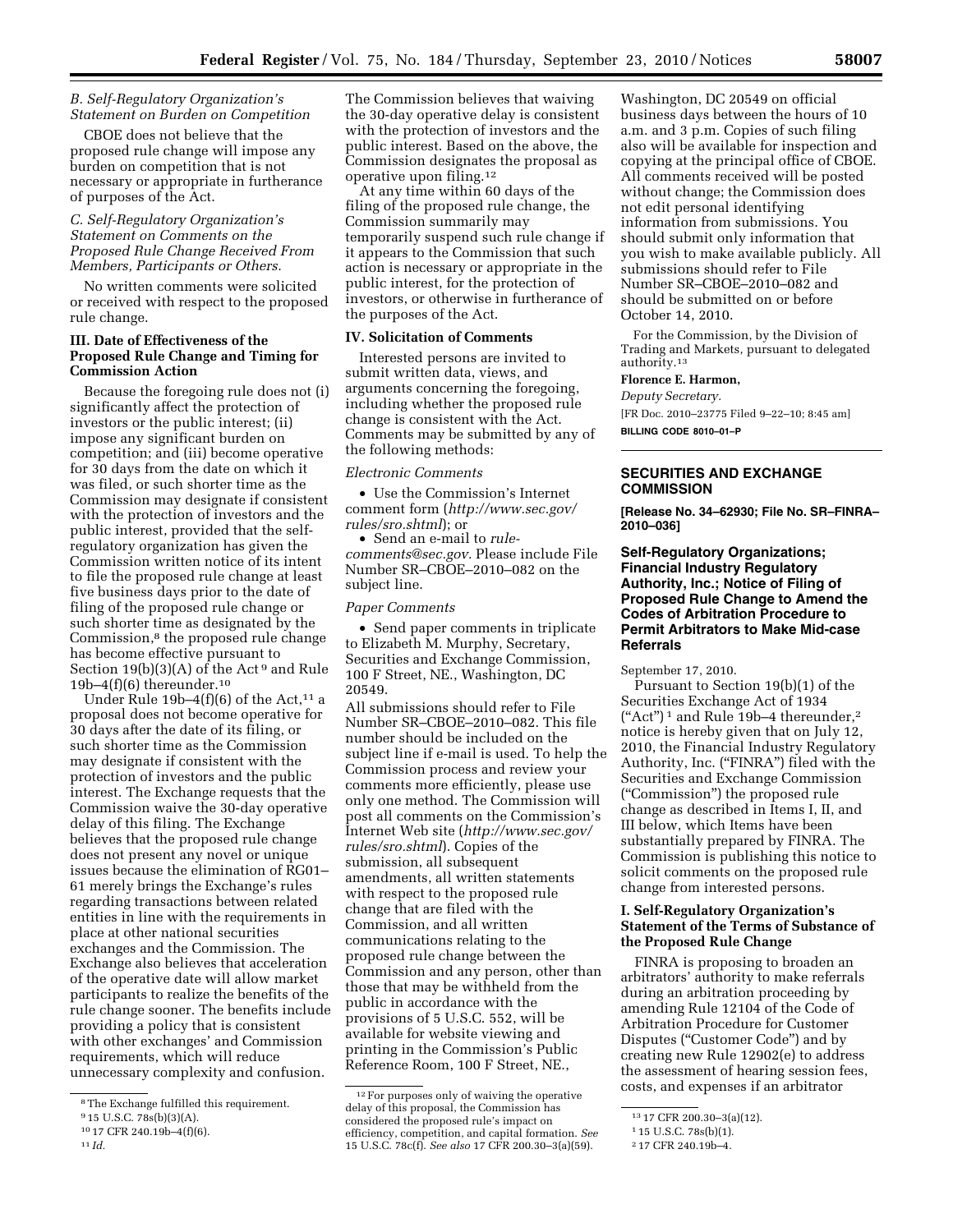makes a referral during a case that results in panel withdrawal. Similarly, the proposal would amend Rule 13104 of the Code of Arbitration Procedure for Industry Disputes (''Industry Code'') to broaden an arbitrators' authority to make referrals during an arbitration proceeding and create new Rule 13902(e) to address the assessment of hearing session fees, costs and expenses if an arbitrator makes a referral during a case that results in panel withdrawal.

The text of the proposed rule change is available on FINRA's Web site at *[http://www.finra.org,](http://www.finra.org)* at the principal office of FINRA and at the Commission's Public Reference Room.

# **II. Self-Regulatory Organization's Statement of the Purpose of, and Statutory Basis for, the Proposed Rule Change**

In its filing with the Commission, FINRA included statements concerning the purpose of and basis for the proposed rule change and discussed any comments it received on the proposed rule change. The text of these statements may be examined at the places specified in Item IV below. FINRA has prepared summaries, set forth in sections A, B, and C below, of the most significant aspects of such statements.

*A. Self-Regulatory Organization's Statement of the Purpose of, and Statutory Basis for, the Proposed Rule Change* 

# 1. Purpose

#### Background

In light of recent well-publicized securities frauds that resulted in harm to investors, FINRA has reviewed its rule on arbitrator referrals and determined that it should be amended to permit arbitrators to make referrals during an arbitration proceeding—rather than solely at the conclusion of a matter as is currently the case—when the arbitrator has reason to believe there is a serious, ongoing, imminent threat to investors that requires immediate action.

Currently, Rule 12104(b) of the Customer Code and Rule 13104(b) of the Industry Code (together, Codes), state, in relevant part, that any arbitrator may refer to FINRA for disciplinary investigation any matter that has come to the arbitrator's attention during and in connection with the arbitration *only*  at the conclusion of an arbitration (emphasis added). FINRA believes that restricting arbitrators from making referrals until the conclusion of an arbitration may hamper FINRA's efforts to uncover fraud as early as possible.

FINRA is proposing, therefore, to broaden the arbitrators' authority under the Codes to make referrals during the prehearing, discovery, or hearing phase of an arbitration. Specifically, FINRA would amend Rules 12104 and 13104 of the Codes to permit referrals to the Director<sup>3</sup> during the prehearing, discovery, or hearing phase of an arbitration proceeding, when the arbitrators have reason to believe that any matter or conduct poses a serious, ongoing, imminent threat to investors that requires immediate action. Further, FINRA would add new Rules 12902(e) and 13902(e) of the Codes to address the assessment of hearing session fees, costs, and expenses when an arbitrator referral during a case results in the withdrawal of the panel.

Explanation of the Proposed Rule Change

Changes to the Customer Code

Rule 12104—Effect of Arbitration on FINRA Regulatory Activities

First, FINRA proposes to add the phrase ''Arbitrator Referral During or at Conclusion of Case'' to the title of Rule 12104 so that it reflects accurately the proposed changes. The new title would read: ''Effect of Arbitration on FINRA Regulatory Activities; Arbitrator Referral During or at Conclusion of Case.''

Second, the current rule would be rearranged to reflect the order in which an arbitrator may make a referral in an arbitration case. Subparagraph (a) would remain unchanged. The provision in current subparagraph (b) of the rule, which addresses arbitrator referrals made only at the conclusion of the case (hereinafter, ''the post-case referral provision''), would be amended and moved to new subparagraph (e). In its place, FINRA would insert new rule language in subparagraph (b) to address arbitrator referrals made during the prehearing, discovery, or hearing phase of an arbitration (hereinafter, ''the midcase referral provision''). New subparagraph (c) would require arbitrator disclosure of a mid-case referral and withdrawal of the panel upon a party's request. New subparagraph (d) would address the administration of the case using a new panel. And finally, new subparagraph (e) would contain the rule language in current subparagraph (b) with some amendments to address post-case referrals.

Rule 12104(b)—Mid-case Referral Provision

Rule 12104(b) would be amended to state that any arbitrator may refer to FINRA any matter or conduct that has come to the arbitrator's attention during the prehearing, discovery, or hearing phase of a case, which the arbitrator has reason to believe poses a serious, ongoing, imminent threat to investors that requires immediate action. The proposed rule would state further that arbitrators should not make mid-case referrals based solely on allegations in the statement of claim, counterclaim, cross claim, or third party claim.

The new language of Rule 12104(b) would provide arbitrators with the express authority to alert the Director during a case when they learn of what they believe to be fraudulent activity that requires immediate action. This aspect of the rule would provide FINRA with a vital tool for detecting and minimizing the effects of potentially fraudulent activity as early as possible.4

Specifically, under the new rule language, arbitrators would be authorized to make mid-case referrals based on what they learn during the prehearing, discovery, or hearing phase of a case. Moreover, arbitrators could not make mid-case referrals based solely on allegations in the statement of claim, counterclaim, cross claim, or third party claim. This means that the mid-case referral would not be based solely on the parties' pleadings.5 Because Dispute Resolution routinely provides copies of the arbitration claims to FINRA's Enforcement division, mid-case referrals based only on the pleadings are not necessary to apprise Enforcement of possible wrongdoing.6 But if arbitrators learn of information relating to a serious, ongoing, imminent threat during the pre-hearing, discovery or hearing phase of a case, the new rule would permit any arbitrator to make a mid-case referral to FINRA. This rule would ensure that arbitrators have the discretion to make a mid-case referral at the time they become aware of evidence or other information that they believe poses a serious, ongoing, imminent

<sup>3</sup>The term Director means the Director of FINRA Dispute Resolution, and includes FINRA staff to whom the Director has delegated authority. *See*  Rule 12100(k) of the Customer Code and Rule 13100(k) of the Industry Code.

<sup>4</sup>The proposed rule would not preclude an arbitrator from notifying other departments of FINRA of its findings, as appropriate.

<sup>5</sup>A pleading is a statement describing a party's causes of action or defenses. Documents that are considered pleadings are: A statement of claim, an answer, a counterclaim, a cross claim, a third party claim, and any replies. Rule 12100(s) of the Customer Code and Rule 13100(s) of the Industry Code.

<sup>6</sup> Dispute Resolution provides copies of all statement of claims to Enforcement. Staff also provides to Enforcement copies of answers in disputes involving promissory notes, or responses to third party claims, counterclaims or cross claims.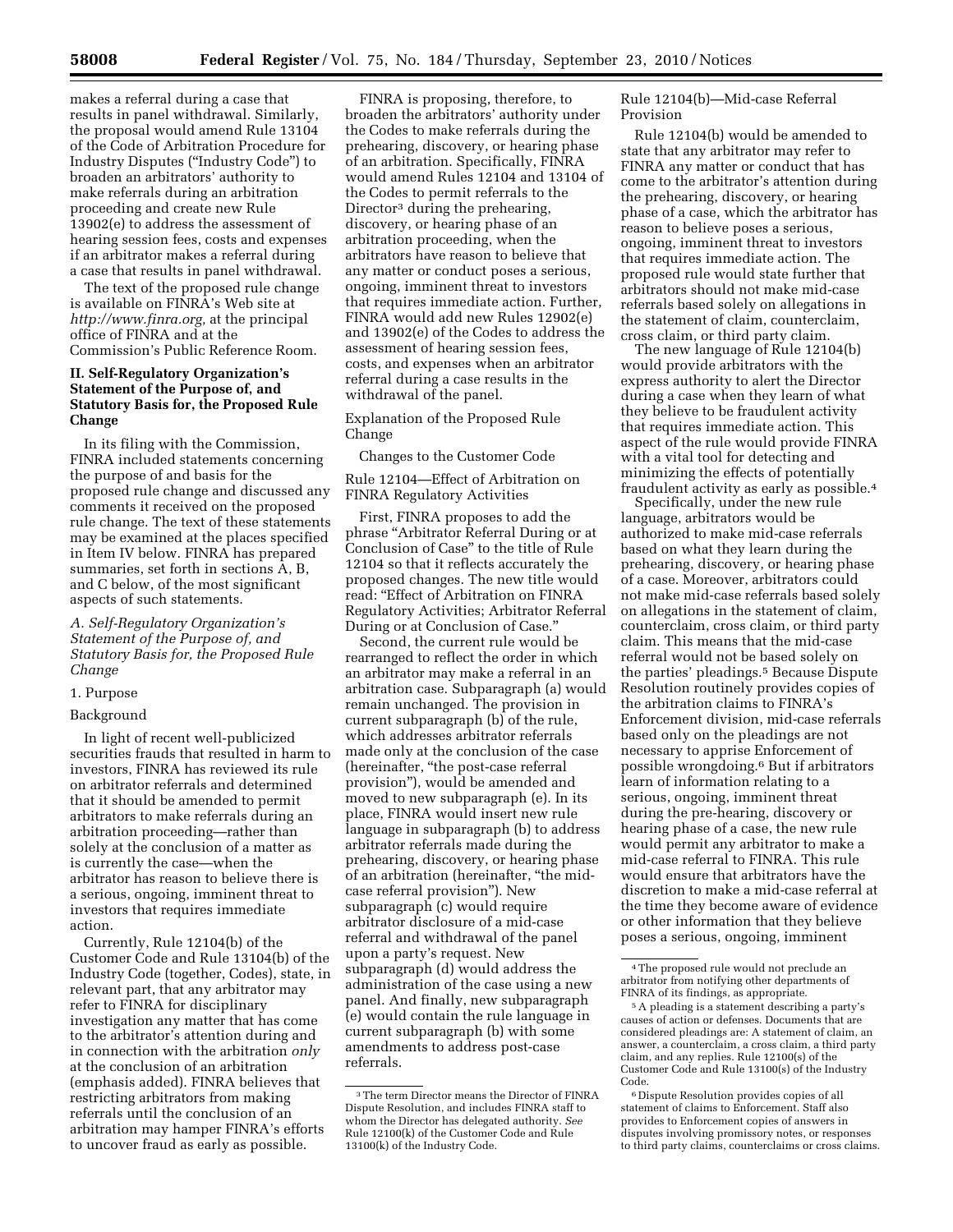threat to investors. Moreover, by providing that the arbitrators could not make a mid-case referral based solely on the pleadings, the rule would help avoid unnecessary mid-case referrals and the consequent disruption to an ongoing case.

The new language of Rule 12104(b) would also require that the matter or conduct that would be the subject of the mid-case referral should pose a serious, ongoing, imminent threat to investors that requires immediate action. Arbitrators should use their judgment in determining whether the matter or conduct poses such a threat before making a mid-case referral.

## Rule 12104(c)—Arbitrator Disclosure and Withdrawal

If any arbitrator makes a mid-case referral under proposed Rule 12104(b), the Director will disclose to the parties the act of making such referral. Further, if a party requests that a referring arbitrator withdraw, the entire panel, at the time of the referral, must withdraw. A party must make the withdrawal request within 10 days of receipt of notice of the referral disclosure.

First, after an arbitrator makes a midcase referral, the Director would notify the parties of the referral. The Director will notify the parties of the referral because a referral of a potentially serious, ongoing, imminent threat to investors could cause a party to question the neutrality of the arbitrators going forward. After receiving this notification, any party may request that the panel,<sup>7</sup> at the time of the referral, withdraw from the case upon the Director's disclosure of a mid-case referral.

Second, the proposed rule would require that a party make the withdrawal request within 10 days<sup>8</sup> of receipt of notice of the disclosure. Once the parties learn of the mid-case referral, they should decide promptly whether to keep the panel or request its withdrawal.

#### Rule 12104(d)—Continuing the Arbitration Case With a New Panel

Proposed Rule 12104(d) would address how FINRA would administer the arbitration case if a panel withdraws from the case and a new panel is selected by the parties.

FINRA recognizes that the time required to select a new panel after the initial panel makes a mid-case referral could delay the resolution of the

claimants' case. To minimize potential delays in continuing the case, FINRA Dispute Resolution staff (staff) will endeavor to complete the arbitrator selection process for the new panel, schedule the subsequent Initial Prehearing Conference, and serve the award on an expedited basis.9 In addition, while staff cannot shorten the time requirements set forth in the Codes, parties may agree to modify a provision of the Codes by written agreement of all named parties.10

If the case moves forward, FINRA would administer the case as follows. First, FINRA would not close the case, but instead, would keep the original pleadings (*i.e.,* the statement of claim, answer, and any other pleadings) and proceed with the case after party selection of a new panel under the Neutral List Selection System rules.

Second, the new panel would schedule an Initial Prehearing Conference to set discovery, briefing, and motions deadlines, schedule subsequent hearing sessions, and address other preliminary matters.11 At this time, the new panel would also determine whether any orders or rulings from the original panel were still in effect, and these decisions would be final and binding on the parties.12

Third, the new panel would determine whether to permit the introduction of evidence and the record of proceedings from prior hearing sessions in subsequent hearing sessions, pursuant to Rule 12604(a).<sup>13</sup> This would provide arbitrators with the discretion to permit access to and use of the record of proceedings from the hearing record, based on the needs of the parties and the relevance of the information in the hearing record. FINRA notes that parties would be permitted to object to the admissibility of this information, but the determination on admissibility would be within the panel's discretion.

The record of proceedings,<sup>14</sup> hereinafter referred to as the hearing record, from the first case would not contain references to panel discussions about a mid-case referral. Such arbitrator deliberations are not contained in the hearing record because

- 11*See* Rules 12500(b) and 13500(b) of the Codes.
- 12*See* Rules 12413 and 13413 of the Codes. 13*See also* Rule 13604(a) of the Industry Code.
- 14*See* Rules 12606 and 13606 of the Codes.

arbitrators discuss these types of issues in an executive session which is not recorded or made a part of the hearing record. As a result, the new arbitrators would not learn of the mid-case referral or its rationale from the hearing record of the prior hearing sessions.

FINRA's Assessment of the Mid-case Referral Provision and its Potential Effects on an Arbitration Case

The proposed rule would provide an additional tool to strengthen FINRA's regulation of its members. Though midcase referrals likely would be rare, FINRA recognizes that such a referral would have an impact on an investor's 15 arbitration case. If an arbitrator makes a mid-case referral and the panel withdraws, the customer's arbitration case would be delayed until the parties settle, continue, or begin the case anew, as discussed under Rule 12104(d). Further, a customer could incur additional costs as a result of a mid-case referral, such as attorney's fees. To minimize some of the additional expense that a customer could incur, FINRA is proposing to waive certain fees for the customer.16

Moreover, FINRA understands that the impact would be greatest on those customers whose hearings were almost completed. Thus, FINRA will caution arbitrators, in those instances, to weigh carefully the imminence of a possible threat to investors and the markets against the harm to the customer whose case would be disrupted. In close cases, FINRA suggests that arbitrators consider whether any time saved or harm averted by a mid-case referral warrants disrupting a customer's arbitration case. If the arbitrators conclude that disruption of the investor's case is not warranted, a referral at the end of the case may be more appropriate.

## Rule 12104(e)—Post-case Referral Provision

The language in current subparagraph (b) of the Rule 12104, which addresses arbitrator referrals made only at the conclusion of the case, would be amended and moved to new subparagraph (e).

The current rule states that "only at the conclusion of an arbitration, any arbitrator may refer to FINRA for disciplinary investigation any matter that has come to the arbitrator's attention during and in connection with the arbitration, either from the record of the proceeding or from material or

 $\,$  7 Under Rules 12101(g) and 13101(g) of the Codes, the term "panel" means the arbitration panel, whether it consists of one or more arbitrators.

<sup>8</sup>Under Rules 12100(j) and 13100(j) of the Codes, the term "day" means calendar day.

<sup>9</sup>FINRA launched a voluntary national program in June 2004 to expedite arbitration proceedings in matters involving senior or seriously ill parties. Thus, staff has considerable experience in expediting arbitration cases when necessary. *See*  Notice to Parties—Expedited Proceedings for Senior or Seriously Ill Parties, available at *[http://](http://www.finra.org/ArbitrationMediation/Parties/ArbitrationProcess/NoticesToParties/P009636) [www.finra.org/ArbitrationMediation/Parties/](http://www.finra.org/ArbitrationMediation/Parties/ArbitrationProcess/NoticesToParties/P009636) [ArbitrationProcess/NoticesToParties/P009636.](http://www.finra.org/ArbitrationMediation/Parties/ArbitrationProcess/NoticesToParties/P009636)* 

<sup>10</sup>*See* Rules 12105(a) and 13105(a) of the Codes.

<sup>15</sup> In intra-industry cases, the impact could be on an associated person or on a member that is not the subject of the referral.

<sup>16</sup>*See infra* discussion under Rules 12902(e) and 13902(e).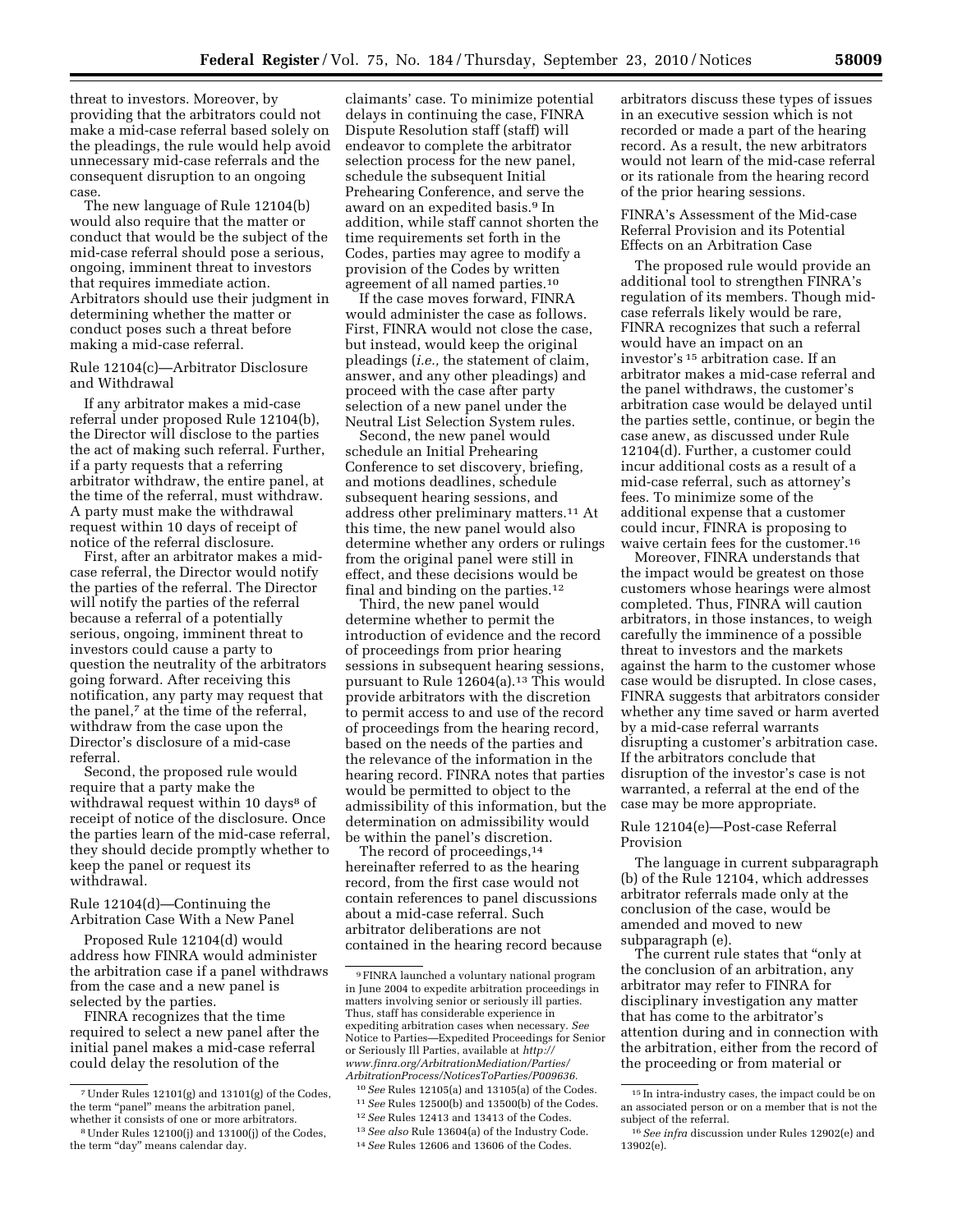communications related to the arbitration, which the arbitrator has reason to believe may constitute a violation of NASD or FINRA rules, the federal securities laws, or other applicable rules or laws.''

The proposal would permit arbitrators to continue making post-case referrals. However, FINRA would amend the rule to permit arbitrators to make a post-case referral to the Director, rather than to FINRA,17 so that the provisions of Rule 12104 are consistent. Further, FINRA would delete the term "disciplinary" to ensure that the scope of potential referrals is not limited to disciplinary findings, and would add the phrase ''or conduct,'' so that the subject-matter of Rule 12104 is consistent throughout the rule. The rule also would be amended to replace the reference to violations of ''NASD or FINRA rules'' with ''the rules of FINRA'' because the current FINRA rulebook consists of FINRA Rules, NASD Rules, and incorporated NYSE Rules.

Rule 12902—Assessment of Hearing Session Fees, Costs, and Expenses if an Arbitrator Referral During a Case Results in Panel Withdrawal

FINRA is proposing to adopt new Rule 12902(e) to address the assessment of hearing session fees, costs, and expenses if an arbitrator makes a referral during a case that results in panel withdrawal.

First, FINRA recognizes the potential impact that the panel's withdrawal during the course of a hearing would have on the customer. Thus, FINRA is proposing new Rule 12902(e)(1) that would waive the customer's hearing session fees for the sessions conducted prior to the referral in an effort to reduce the potential financial impact.

Second, under proposed new Rule 12902(e)(2), FINRA may waive any hearing session fees assessed against a member for hearing sessions conducted prior to the mid-case referral, if the member is not the subject of the referral. The proposed rule would provide FINRA with discretion to waive any hearing session fees assessed against a member that is named in the arbitration, but is not the subject of the mid-case referral.

Last, under proposed new Rule 12902(e)(3), FINRA would postpone any scheduled hearing sessions if a mid-case referral results in the withdrawal of the panel, so that a new panel would have flexibility to schedule new hearing sessions based on its availability. Thus, if any scheduled hearing sessions are postponed, FINRA would waive the

postponement fees that would otherwise accrue.

Changes to the Industry Code

Rule 13104—Effect of Arbitration on FINRA Regulatory Activities

FINRA also is proposing to amend Rule 13104 of the Industry Code to broaden the arbitrators' authority to make referrals during an arbitration proceeding in intra-industry cases. The reasons for the proposed changes to Rule 13104 are the same as those for Rule 12104 of the Customer Code discussed above.

Rule 13902—Assessment of Hearing Session Fees, Costs, and Expenses if an Arbitrator Referral During a Case Results in Panel Withdrawal

FINRA also is proposing to adopt new Rule 13902(e) to address the assessment of hearing session fees, costs, and expenses on member firms and associated persons if an arbitrator makes a referral during a case that results in panel withdrawal.

Under proposed new Rule  $13902(e)(1)$ , FINRA would waive the hearing session fees for sessions conducted prior to the referral for associated persons 18 who are not the subject of the referral in order to reduce the potential financial impact on these parties.

Further, under proposed new Rule 13902(e)(2), FINRA may waive any hearing session fees assessed against a member for hearing sessions conducted prior to the mid-case referral, if the member is not the subject of the referral. The proposed rule would provide FINRA with discretion to waive any hearing session fees assessed against a member that is named in the arbitration, but is not the subject of the mid-case referral.

Finally, under proposed new Rule 13902(e)(3), FINRA would postpone any scheduled hearing sessions if a mid-case referral results in the withdrawal of the panel, so that a new panel would have flexibility to schedule new hearing sessions based on its availability. Thus, if any scheduled hearing sessions are postponed, FINRA would waive the postponement fees that would otherwise accrue.

Benefits of the Proposed Rule Change

FINRA believes that the benefits of the proposal outweigh the potential burden that a mid-case referral could present to the individual investor. For example, if the proposed rule is invoked and arbitrators make a mid-case referral, the proposal would mitigate somewhat the harm to these investors by waiving the hearing session fees for sessions conducted prior to the referral. Moreover, FINRA believes that if arbitrators make a mid-case referral and a serious, ongoing fraud is exposed, it is likely that either the arbitration would cease because of regulatory intervention or the party who is the subject of the referral would attempt to settle, rather than risk continuing with the case.

FINRA anticipates that given the rigorous criteria for making a referral under the proposed rule change, midcase referrals will be extremely rare. FINRA notes that arbitrators make a relatively small number of referrals under the current rule, which permits post-case referrals only. However, regardless of the number of mid-case referrals that the proposal may generate, FINRA believes that the consequences of one widespread fraud, which could prove to be financially devastating to many investors, outweigh the potential harm to an individual investor whose arbitration is interrupted.

In addition to the benefits of the proposal, FINRA believes that its mission of investor protection and market integrity requires that it review continually its rules with the goal of improving their effectiveness and relevance. As such, FINRA believes that the Codes should not contain a rule that, on its face, requires an arbitrator who has reason to believe that there is a serious, ongoing, imminent threat to investors to wait until a case is concluded before making a referral. In light of the recent well-publicized fraudulent schemes, FINRA believes inaction is antithetical to its mission and is, therefore, proposing this rule to prevent potential harm to investors and the markets. Moreover, FINRA's effectiveness as a regulator would be enhanced if it could be alerted earlier to a situation indicating the existence of a market manipulation scheme or other ongoing fraud, and it could take earlier action.

FINRA believes the proposal would strengthen its regulation of its members and would provide an additional layer of protection to investors and the markets from fraudulent securities market schemes.

#### 2. Statutory Basis

FINRA believes that the proposed rule change is consistent with the provisions of Section 15A(b)(6) of the Act,<sup>19</sup> which

<sup>17</sup>*See* notes 2 and 3.

<sup>18</sup>Under the Industry Code, a dispute must be arbitrated if it arises out of the business activities of a member or an associated person and is between or among members; members and associated persons; or associated persons. Rule 13200(a) of the

<sup>19 15</sup> U.S.C. 78o-3(b)(6).